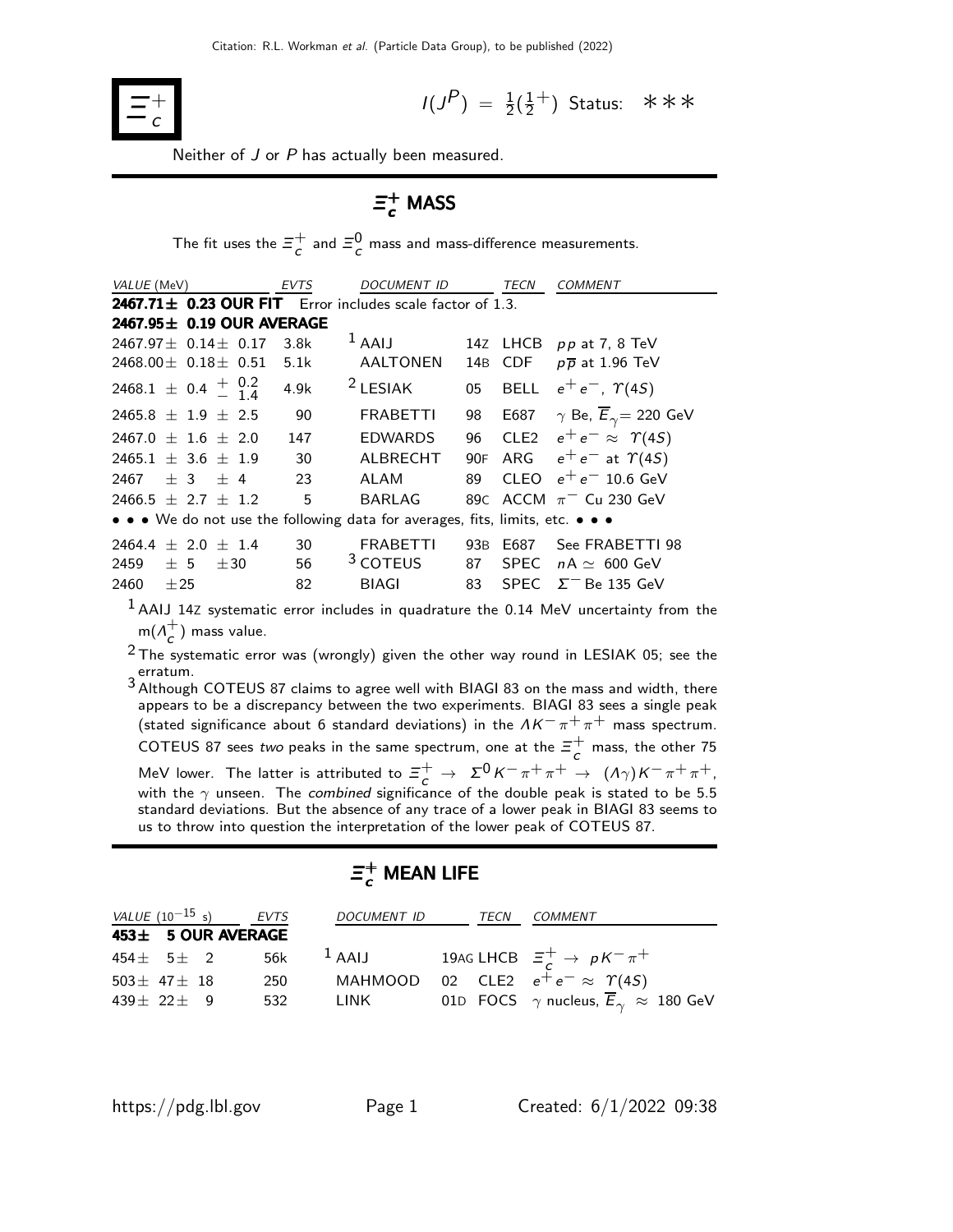| $340^{+}$ $70^{+}$ 20                                                         | 56  | <b>FRABETTI</b> |    |          | 98 E687 $\gamma$ Be, $\overline{E}_{\gamma}$ = 220 GeV |
|-------------------------------------------------------------------------------|-----|-----------------|----|----------|--------------------------------------------------------|
| $400 + \frac{180}{120} \pm 100$                                               | 102 | <b>COTEUS</b>   | 87 |          | SPEC $nA \simeq 600$ GeV                               |
| $480 + 210 + 200$<br>$-150 - 100$                                             | 53  | <b>BIAGI</b>    |    |          | 85C SPEC $\Sigma$ <sup>-</sup> Be 135 GeV              |
| • • • We do not use the following data for averages, fits, limits, etc. • • • |     |                 |    |          |                                                        |
| $410 + {110 \over 80} \pm 20$                                                 | 30  | <b>FRABETTI</b> |    | 93B E687 | See FRABETTI 98                                        |
| $200 + 110$<br>60                                                             | 6   | <b>BARLAG</b>   |    |          | 89c ACCM $\pi^{-}$ (K <sup>-</sup> ) Cu 230 GeV        |
|                                                                               |     |                 |    |          |                                                        |

 $^1$  AAIJ 19AG reports  $[\Xi_c^+]$  $\frac{1}{c}$  MEAN LIFE] /  $[D^{\pm}$  MEAN LIFE] = 0.4392  $\pm$  0.0034  $\pm$  0.0028 which we multiply by our best value  $D^{\pm}$  MEAN LIFE =  $(1.033 \pm 0.005) \times 10^{-12}$  s. Our first error is their experiment's error and our second error is the systematic error from using our best value.

#### Ξ +  $\epsilon$  DECAY MODES

Branching fractions marked with a footnote, e.g. [a], have been corrected for decay modes not observed in the experiments. For example, the submode fraction  $\Xi_c^+ \to \Sigma^+ \overline{K}{}^*(892)^0$  seen in  $\Xi_c^+ \to \Sigma^+ K^- \pi^+$  has been multiplied up to include  $\overline{K}^{*}(892)^{\overline{0}} \rightarrow \overline{K}{}^{\overline{0}}\pi^{\overline{0}}$  decays.

|              | Mode                                                        | Fraction $(\Gamma_i/\Gamma)$      | Scale factor/<br>Confidence level |  |
|--------------|-------------------------------------------------------------|-----------------------------------|-----------------------------------|--|
|              |                                                             | Cabibbo-favored $(S = -2)$ decays |                                   |  |
| $\Gamma_1$   | $p2K_c^0$                                                   | $(2.5 \pm 1.3) \times 10^{-3}$    |                                   |  |
|              | $\Gamma_2 \qquad \Lambda \overline{K}^0 \overline{\pi}{}^+$ |                                   |                                   |  |
| $\Gamma_3$   | $\Sigma(1385)^+ \overline{K}{}^0$                           | [a] $(2.9 \pm 2.0)$ %             |                                   |  |
| $\Gamma_4$   | $\Lambda K^- 2\pi^+$                                        | $(9 \pm 4) \times 10^{-3}$        |                                   |  |
| $\Gamma_{5}$ | $\Lambda\overline{K}{}^*(892)^0\,\pi^+$                     | $[a] < 5$ $\times 10^{-3}$        | $CL = 90\%$                       |  |
| $\Gamma_6$   | $\Sigma(1385)^{+} K^{-} \pi^{+}$                            | $[a] < 6$ $\times 10^{-3}$        | $CL = 90\%$                       |  |
| $\Gamma$     | $\Sigma^+$ K $^ \pi^+$                                      | $(2.7 \pm 1.2)$ %                 |                                   |  |
| $\Gamma_8$   | $\Sigma^+ \overline{K}{}^*(892)^0$                          | [a] $(2.3 \pm 1.1)$ %             |                                   |  |
|              | $\Gamma_9$ Σ <sup>0</sup> K <sup>-</sup> 2π <sup>+</sup>    | $(8 \pm 5) \times 10^{-3}$        |                                   |  |
|              | $\Gamma_{10}$ $\equiv^0 \pi^+$                              | $(1.6 \pm 0.8)$ %                 |                                   |  |
|              | $\Gamma_{11}$ $\equiv$ $\equiv$ $2\pi$ <sup>+</sup>         | $(2.9 \pm 1.3)$ %                 |                                   |  |
|              | $\Gamma_{12}$ = (1530) <sup>0</sup> $\pi$ <sup>+</sup>      | $[a] < 2.9$ $\times 10^{-3}$      | $CL = 90\%$                       |  |
|              | $\Gamma_{13}$ = (1620) <sup>0</sup> $\pi$ <sup>+</sup>      | seen                              |                                   |  |
|              | $\Gamma_{14}$ = (1690) <sup>0</sup> $\pi$ <sup>+</sup>      | seen                              |                                   |  |
|              | $\Gamma_{15}$ $\equiv^0 \pi^+ \pi^0$                        | $(6.7 \pm 3.5)\%$                 |                                   |  |
|              | $\Gamma_{16}$ $\equiv^0 \pi^- 2\pi^+$                       | $(5.0 \pm 2.6)$ %                 |                                   |  |
|              | $\Gamma_{17}$ $\equiv^0 e^+ \nu_e$                          | $(7 \pm 4) \%$                    |                                   |  |
|              | $\Gamma_{18}$ $\Omega^- K^+ \pi^+$                          | $(2.0 \pm 1.5) \times 10^{-3}$    |                                   |  |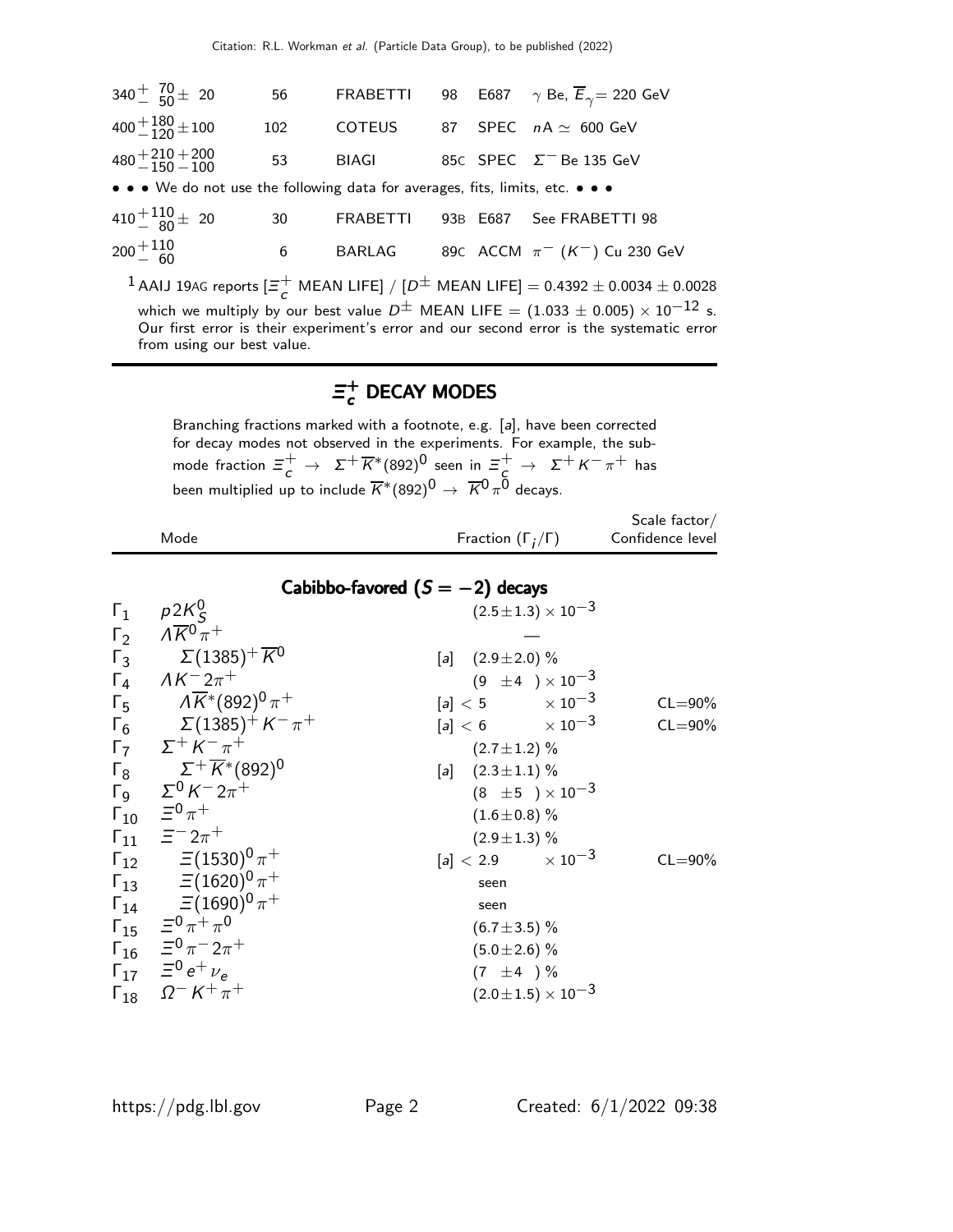### Cabibbo-suppressed decays

|               | $\Gamma_{19}$ $pK^{-}\pi^{+}$                                                                               | $(6.2 \pm 3.0) \times 10^{-3}$     | $S = 1.5$   |
|---------------|-------------------------------------------------------------------------------------------------------------|------------------------------------|-------------|
|               | $\Gamma_{20}$ $p\overline{K}$ <sup>*</sup> (892) <sup>0</sup>                                               | [a] $(3.3 \pm 1.7) \times 10^{-3}$ |             |
|               | $\Gamma_{21}$ $\Sigma^{+} \pi^{+} \pi^{-}$                                                                  | $(1.4 \pm 0.8)\%$                  |             |
|               | $\Gamma_{22}$ $\Sigma^{-} 2\pi^{+}$                                                                         | $(5.1 \pm 3.4) \times 10^{-3}$     |             |
|               | $\Gamma_{23}$ $\Sigma^{+} K^{+} K^{-}$                                                                      | $(4.3 \pm 2.5) \times 10^{-3}$     |             |
|               | $\Gamma_{24}$ $\Sigma^+ \phi$                                                                               | $[a] < 3.2$ $\times 10^{-3}$       | $CL = 90\%$ |
|               | $\Gamma_{25}$ = (1690) <sup>0</sup> K <sup>+</sup> , = <sup>0</sup> $\rightarrow \Sigma^{+}$ K <sup>-</sup> | $< 1.3 \times 10^{-3}$             | $CL = 90\%$ |
| $\Gamma_{26}$ | $p\phi(1020)$                                                                                               | $(1.2\!\pm\!0.6)\times10^{-4}$     |             |
|               |                                                                                                             |                                    |             |

[a] This branching fraction includes all the decay modes of the final-state resonance.

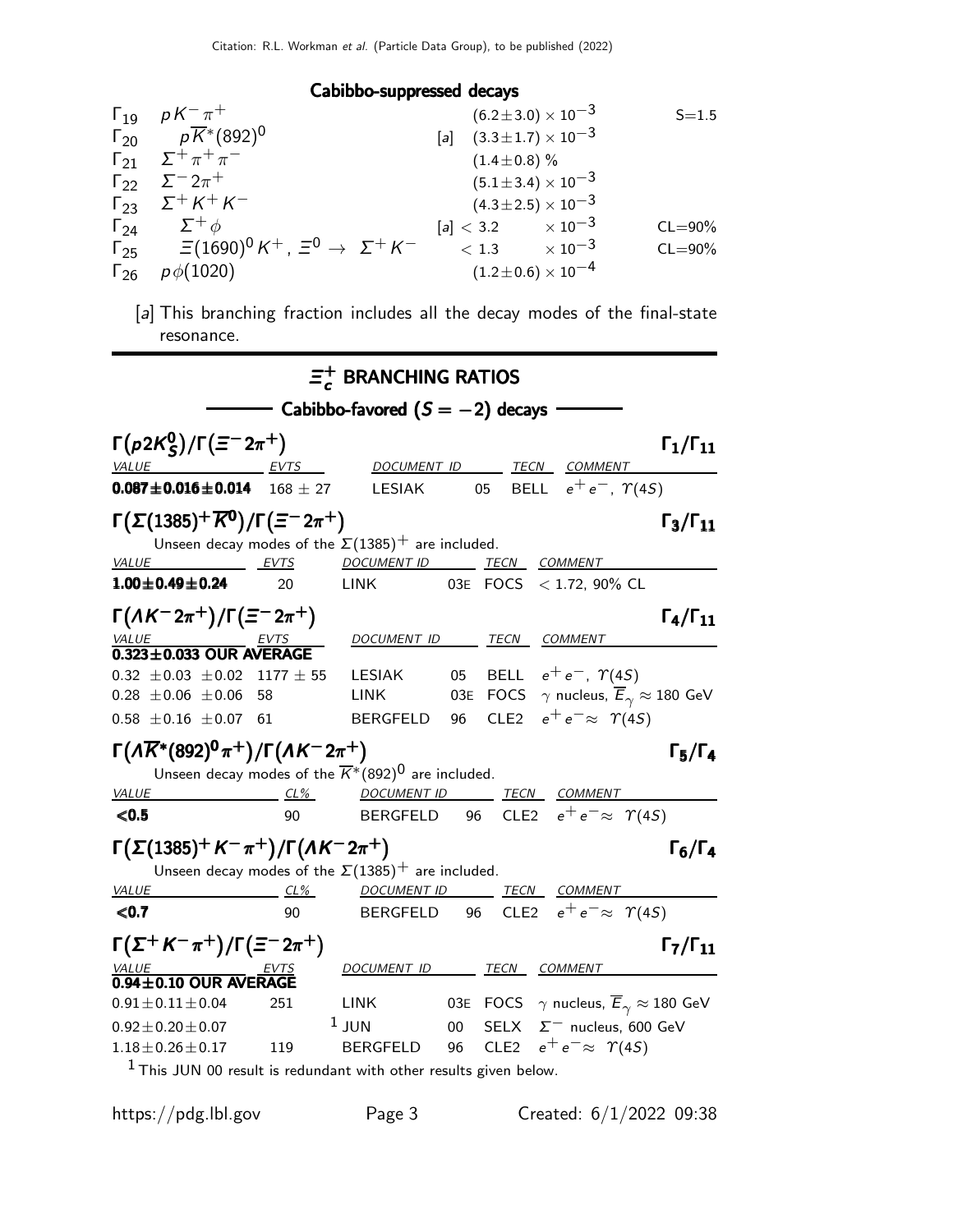| $\Gamma(\Sigma^+\overline{K}{}^*(892)^0)/\Gamma(\Xi^-2\pi^+)$                                                                                                                   |                                                |    | $\Gamma_8/\Gamma_{11}$                                                                                                                                                |
|---------------------------------------------------------------------------------------------------------------------------------------------------------------------------------|------------------------------------------------|----|-----------------------------------------------------------------------------------------------------------------------------------------------------------------------|
| Unseen decay modes of the $\overline{K}^*(892)^0$ are included.                                                                                                                 |                                                |    |                                                                                                                                                                       |
| <b>VALUE</b><br><b>EVTS</b>                                                                                                                                                     | DOCUMENT ID TECN COMMENT                       |    |                                                                                                                                                                       |
| $0.81 \pm 0.15$ OUR AVERAGE                                                                                                                                                     |                                                |    |                                                                                                                                                                       |
| $0.78 \pm 0.16 \pm 0.06$<br>119                                                                                                                                                 |                                                |    | LINK 638 FOCS $\gamma$ nucleus, $\overline{E}_\gamma \approx 180$ GeV                                                                                                 |
| $0.92 \pm 0.27 \pm 0.14$<br>61                                                                                                                                                  | BERGFELD                                       |    | 96 CLE2 $e^+e^- \approx \Upsilon(4S)$                                                                                                                                 |
| $\Gamma(\Sigma^0 K^- 2\pi^+)/\Gamma(\Lambda K^- 2\pi^+)$                                                                                                                        |                                                |    | $\Gamma_9/\Gamma_4$                                                                                                                                                   |
| <b>VALUE</b>                                                                                                                                                                    |                                                |    |                                                                                                                                                                       |
| $0.84 \pm 0.36$                                                                                                                                                                 |                                                |    | $\frac{EVTS}{47}$ $\frac{DOCUMENT ID}{1 \text{COTEUS}}$ $\frac{TECN}{3 \text{SPEC}}$ $\frac{COMMENT}{A \approx 600 \text{ GeV}}$                                      |
| <sup>1</sup> See, however, the note on the COTEUS 87 $\Xi^+$ mass measurement.                                                                                                  |                                                |    |                                                                                                                                                                       |
| $\Gamma(\Xi^0 \pi^+) / \Gamma(\Xi^- 2 \pi^+)$                                                                                                                                   |                                                |    | $\Gamma_{10}/\Gamma_{11}$                                                                                                                                             |
| VALUE<br><u>EVTS</u>                                                                                                                                                            | DOCUMENT ID TECN COMMENT                       |    |                                                                                                                                                                       |
| $0.55 \pm 0.13 \pm 0.09$<br>39                                                                                                                                                  | <b>EDWARDS</b>                                 |    | 96 CLE2 $e^+e^- \approx \Upsilon(4S)$                                                                                                                                 |
| $\Gamma(\equiv^- 2\pi^+)/\Gamma_{\rm total}$                                                                                                                                    |                                                |    | $\Gamma_{11}/\Gamma$                                                                                                                                                  |
| VALUE $(\text{units } 10^{-2})$ EVTS DOCUMENT ID TECN COMMENT                                                                                                                   |                                                |    |                                                                                                                                                                       |
| $2.86 \pm 1.21 \pm 0.38$<br>24                                                                                                                                                  | $1_{\perp}$                                    |    | 190 BELL $e^+e^- \approx \Upsilon(4S)$                                                                                                                                |
| • • • We do not use the following data for averages, fits, limits, etc. • • •                                                                                                   |                                                |    |                                                                                                                                                                       |
| 131<br>seen                                                                                                                                                                     | <b>BERGFELD</b>                                |    | 96 CLE2 $e^+e^- \approx \Upsilon(4S)$                                                                                                                                 |
| 160<br>seen                                                                                                                                                                     |                                                |    | AVERY               95     CLE2     e <sup>+</sup> e <sup>-</sup> $\approx$ $\gamma(4S)$<br>FRABETTI         93B    E687 $\gamma$ Be, $\overline{E}_\gamma=$ 220  GeV |
| 30<br>seen                                                                                                                                                                      |                                                |    |                                                                                                                                                                       |
| 30<br>seen                                                                                                                                                                      |                                                |    | ALBRECHT 90F ARG $e^+e^-$ at $\varUpsilon(4S)$                                                                                                                        |
| 23<br>seen                                                                                                                                                                      | ALAM                                           | 89 | CLEO $e^+e^-$ 10.6 GeV                                                                                                                                                |
| <sup>1</sup> LI 19C report a significance of 6.8 $\sigma$ for the observation of this decay mode, observed in<br>$\Xi_c^+$ from $\overline{B}^0 \to \overline{A}_c^- \Xi_c^+$ . |                                                |    |                                                                                                                                                                       |
| $\Gamma(\Xi(1530)^{0}\pi^{+})/\Gamma(\Xi^{-}2\pi^{+})$<br>Unseen decay modes of the $\Xi(1530)^{0}$ are included.                                                               |                                                |    | $\Gamma_{12}/\Gamma_{11}$                                                                                                                                             |
| VALUE<br>$CL\%$                                                                                                                                                                 | DOCUMENT ID TECN COMMENT                       |    |                                                                                                                                                                       |
| 90<br>$0.1$                                                                                                                                                                     | LINK                                           |    | 03E FOCS $\gamma$ nucleus, $\overline{E}_{\gamma} \approx 180 \text{ GeV}$                                                                                            |
|                                                                                                                                                                                 |                                                |    |                                                                                                                                                                       |
| • • • We do not use the following data for averages, fits, limits, etc. • • •<br>${<}0.2$<br>90                                                                                 | BERGFELD 96 CLE2 $e^+e^- \approx \Upsilon(4S)$ |    |                                                                                                                                                                       |
|                                                                                                                                                                                 |                                                |    |                                                                                                                                                                       |
| $\Gamma(\Xi(1620)^{0}\pi^{+})/\Gamma_{\rm total}$                                                                                                                               |                                                |    | $\Gamma_{13}/\Gamma$                                                                                                                                                  |
| <b>VALUE</b>                                                                                                                                                                    | DOCUMENT ID TECN COMMENT                       |    |                                                                                                                                                                       |
| seen                                                                                                                                                                            |                                                |    | SUMIHAMA 19 BELL $e^+e^-$ mostly at $\gamma(4S)$                                                                                                                      |
| $\Gamma(\Xi(1690)^{0}\pi^{+})/\Gamma_{\rm total}$<br><u>VALUE</u>                                                                                                               | DOCUMENT ID TECN COMMENT                       |    | $\Gamma_{14}/\Gamma$                                                                                                                                                  |
| seen                                                                                                                                                                            |                                                |    | SUMIHAMA 19 BELL $e^+e^-$ mostly at $\gamma(4S)$                                                                                                                      |
|                                                                                                                                                                                 |                                                |    |                                                                                                                                                                       |
| $\Gamma(\Xi^0 \pi^+ \pi^0)/\Gamma(\Xi^- 2\pi^+)$                                                                                                                                |                                                |    | $\Gamma_{15}/\Gamma_{11}$                                                                                                                                             |
| <b>VALUE</b><br>EVTS                                                                                                                                                            |                                                |    | DOCUMENT ID TECN COMMENT                                                                                                                                              |
| $2.34 \pm 0.57 \pm 0.37$<br>81                                                                                                                                                  |                                                |    | EDWARDS 96 CLE2 $e^+e^- \approx \Upsilon(45)$                                                                                                                         |
| https://pdg.lbl.gov                                                                                                                                                             | Page 4                                         |    | Created: $6/1/2022$ 09:38                                                                                                                                             |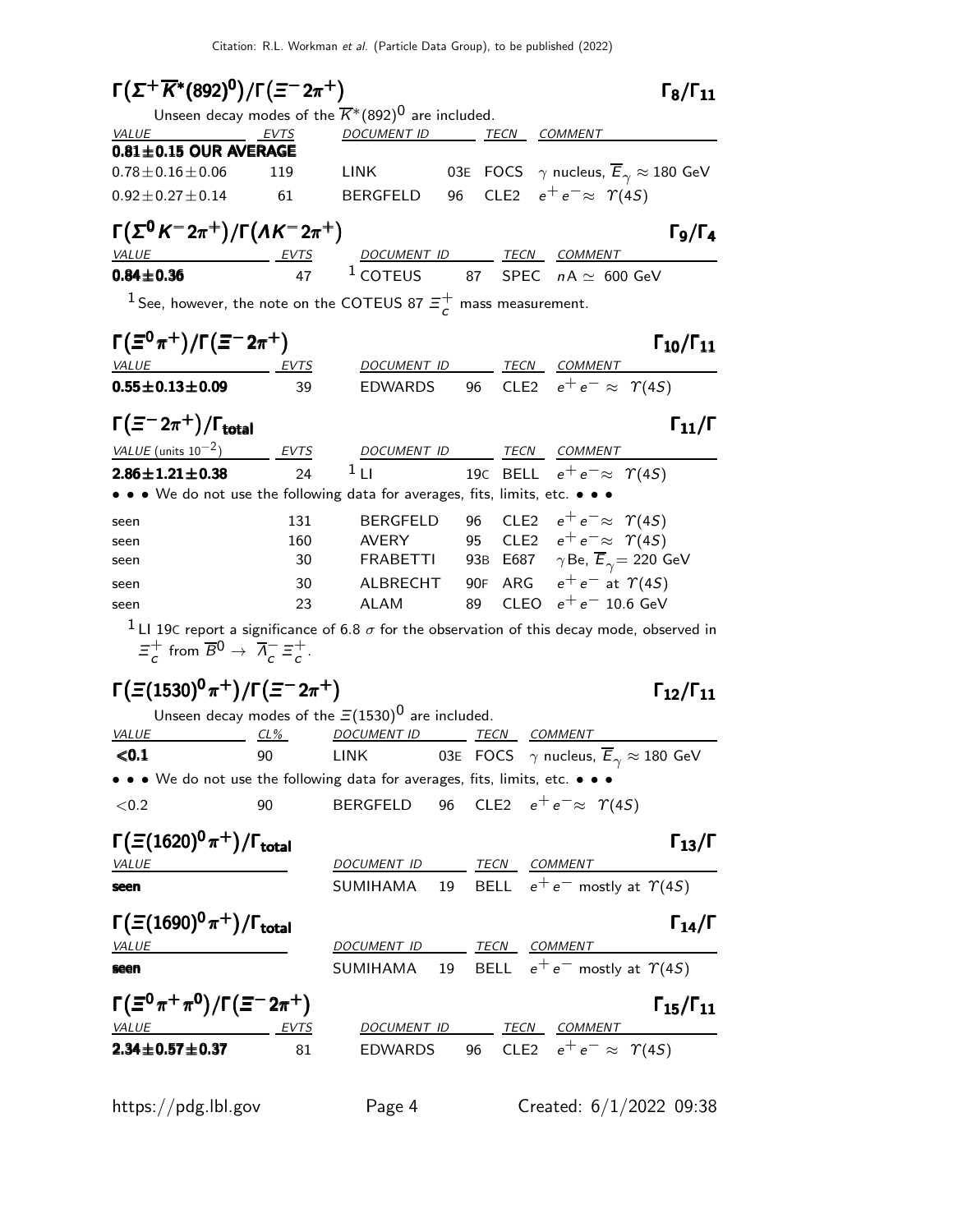| $CL\%$<br><i>VALUE</i>                                                                                                                                                                                                                                                                                                                                                                                                                                                                                                                                                                                                                                                                                                                                                                                                                  |                    |                                                                |    |             |                                                                                          |                             |
|-----------------------------------------------------------------------------------------------------------------------------------------------------------------------------------------------------------------------------------------------------------------------------------------------------------------------------------------------------------------------------------------------------------------------------------------------------------------------------------------------------------------------------------------------------------------------------------------------------------------------------------------------------------------------------------------------------------------------------------------------------------------------------------------------------------------------------------------|--------------------|----------------------------------------------------------------|----|-------------|------------------------------------------------------------------------------------------|-----------------------------|
|                                                                                                                                                                                                                                                                                                                                                                                                                                                                                                                                                                                                                                                                                                                                                                                                                                         |                    |                                                                |    |             | DOCUMENT ID TECN COMMENT                                                                 |                             |
| • • We do not use the following data for averages, fits, limits, etc. • • •                                                                                                                                                                                                                                                                                                                                                                                                                                                                                                                                                                                                                                                                                                                                                             |                    |                                                                |    |             |                                                                                          |                             |
| < 0.3                                                                                                                                                                                                                                                                                                                                                                                                                                                                                                                                                                                                                                                                                                                                                                                                                                   | 90                 | <b>EDWARDS</b>                                                 | 96 |             | CLE2 $e^+e^- \approx \Upsilon(4S)$                                                       |                             |
| $\Gamma(\Xi^0 \pi^- 2\pi^+)/\Gamma(\Xi^- 2\pi^+)$<br><i>VALUE</i><br>EVTS                                                                                                                                                                                                                                                                                                                                                                                                                                                                                                                                                                                                                                                                                                                                                               |                    | DOCUMENT ID                                                    |    |             | TECN COMMENT                                                                             | $\Gamma_{16}/\Gamma_{11}$   |
| $1.74 \pm 0.42 \pm 0.27$                                                                                                                                                                                                                                                                                                                                                                                                                                                                                                                                                                                                                                                                                                                                                                                                                | 57                 | <b>EDWARDS</b>                                                 | 96 |             | CLE2 $e^+e^- \approx \Upsilon(4S)$                                                       |                             |
| $\Gamma(\Xi^0 e^+ \nu_e)/\Gamma(\Xi^- 2\pi^+)$<br><i>VALUE</i><br><u>EVTS</u>                                                                                                                                                                                                                                                                                                                                                                                                                                                                                                                                                                                                                                                                                                                                                           |                    | DOCUMENT ID TECN COMMENT                                       |    |             |                                                                                          | $\Gamma_{17}/\Gamma_{11}$   |
| $2.3 \pm 0.6 \pm 0.3$                                                                                                                                                                                                                                                                                                                                                                                                                                                                                                                                                                                                                                                                                                                                                                                                                   | 41                 | ALEXANDER 95B CLE2 $e^+e^- \approx \Upsilon(45)$               |    |             |                                                                                          |                             |
| $\Gamma(\Omega^- K^+ \pi^+) / \Gamma(\Xi^- 2\pi^+)$<br>VALUE                                                                                                                                                                                                                                                                                                                                                                                                                                                                                                                                                                                                                                                                                                                                                                            |                    | DOCUMENT ID                                                    |    |             | <b>TECN COMMENT</b>                                                                      | $\Gamma_{18}/\Gamma_{11}$   |
| $0.07 \pm 0.03 \pm 0.03$                                                                                                                                                                                                                                                                                                                                                                                                                                                                                                                                                                                                                                                                                                                                                                                                                | 14                 | <b>LINK</b>                                                    |    |             | 03E FOCS < 0.12, 90% CL                                                                  |                             |
| $\Gamma(pK^{-}\pi^{+})/\Gamma_{\rm total}$                                                                                                                                                                                                                                                                                                                                                                                                                                                                                                                                                                                                                                                                                                                                                                                              |                    |                                                                |    |             |                                                                                          | $\Gamma_{19}/\Gamma$        |
| VALUE (units $10^{-3}$ )<br>6.2 ±3.0 OUR AVERAGE Error includes scale factor of 1.5.<br>$11.35 \pm 0.02 \pm 3.87$<br>4.5 $\pm 2.1 \pm 0.7$<br>1 AAIJ 20AH extracts $B(\Xi_c^+\to pK^-\pi^+)$ assuming production fraction ratios $f_{\Xi_c^0}/f_{\Lambda_c^+}$<br>$\sigma = (9.7 \pm 0.9 \pm 3.1) \times 10^{-2}$ (from AAIJ 19AB plus heavy quark symmetry arguments)<br>as well as $f_{\frac{=0}{2}}/f_{\frac{=+}{3}} = 1.00 \pm 0.01$ , and uses the input $B(\Lambda_c^+ \to pK^-\pi^+) = (6.23 \pm 0.01)$<br>0.33) $\times$ 10 <sup>-2</sup> . Its correlation with B( $\Xi^0$ $\rightarrow$ $\Lambda^+$ $\pi^-$ ), as measured in AAIJ 20AH, is<br>0.414.<br>2 L1 19C report a significance of 4.4 $\sigma$ for the observation of this decay mode, observed in<br>$\Xi_c^+$ from $\overline{B}^0 \to \overline{A}_c^- \Xi_c^+$ . | EVTS<br>1.6M<br>24 | DOCUMENT ID<br>$1$ AAIJ<br>2L1<br>—— Cabibbo-suppressed decays |    | <b>TECN</b> | <b>COMMENT</b><br>20AH LHCB $pp$ at 13 TeV<br>19C BELL $e^+e^-\approx$ $\varUpsilon(4S)$ |                             |
|                                                                                                                                                                                                                                                                                                                                                                                                                                                                                                                                                                                                                                                                                                                                                                                                                                         |                    |                                                                |    |             |                                                                                          |                             |
| $\Gamma(pK^{-}\pi^{+})/\Gamma(\Xi^{-}2\pi^{+})$<br><i>VALUE</i>                                                                                                                                                                                                                                                                                                                                                                                                                                                                                                                                                                                                                                                                                                                                                                         | EVTS               | <i>DOCUMENT ID</i>                                             |    |             | TECN COMMENT                                                                             | $\Gamma_{19}/\Gamma_{11}$   |
| $0.21 \pm 0.04$ OUR AVERAGE<br>$0.194 \pm 0.054$<br>$0.234 \pm 0.047 \pm 0.022$                                                                                                                                                                                                                                                                                                                                                                                                                                                                                                                                                                                                                                                                                                                                                         | 47 $\pm$ 11<br>202 | VAZQUEZ-JA08<br>LINK                                           |    | SELX        | 01B FOCS $\gamma$ nucleus                                                                | $\Sigma^-$ nucleus, 600 GeV |
| • • We do not use the following data for averages, fits, limits, etc. • • •<br>$0.20 \pm 0.04 \pm 0.02$                                                                                                                                                                                                                                                                                                                                                                                                                                                                                                                                                                                                                                                                                                                                 | 76                 | JUN                                                            | 00 |             | SELX See VAZQUEZ-                                                                        | JAUREGUI 08                 |
| $\Gamma(p\overline{K}^*(892)^0)/\Gamma(pK^-\pi^+)$                                                                                                                                                                                                                                                                                                                                                                                                                                                                                                                                                                                                                                                                                                                                                                                      |                    |                                                                |    |             |                                                                                          | $\Gamma_{20}/\Gamma_{19}$   |
| Unseen decay modes of the $\overline{K}^*(892)^0$ are included.                                                                                                                                                                                                                                                                                                                                                                                                                                                                                                                                                                                                                                                                                                                                                                         |                    |                                                                |    |             |                                                                                          |                             |
| <i>VALUE</i><br>$0.54 \pm 0.09 \pm 0.05$                                                                                                                                                                                                                                                                                                                                                                                                                                                                                                                                                                                                                                                                                                                                                                                                |                    | <b>DOCUMENT ID</b><br><b>LINK</b>                              |    |             | TECN COMMENT<br>01B FOCS $\gamma$ nucleus                                                |                             |